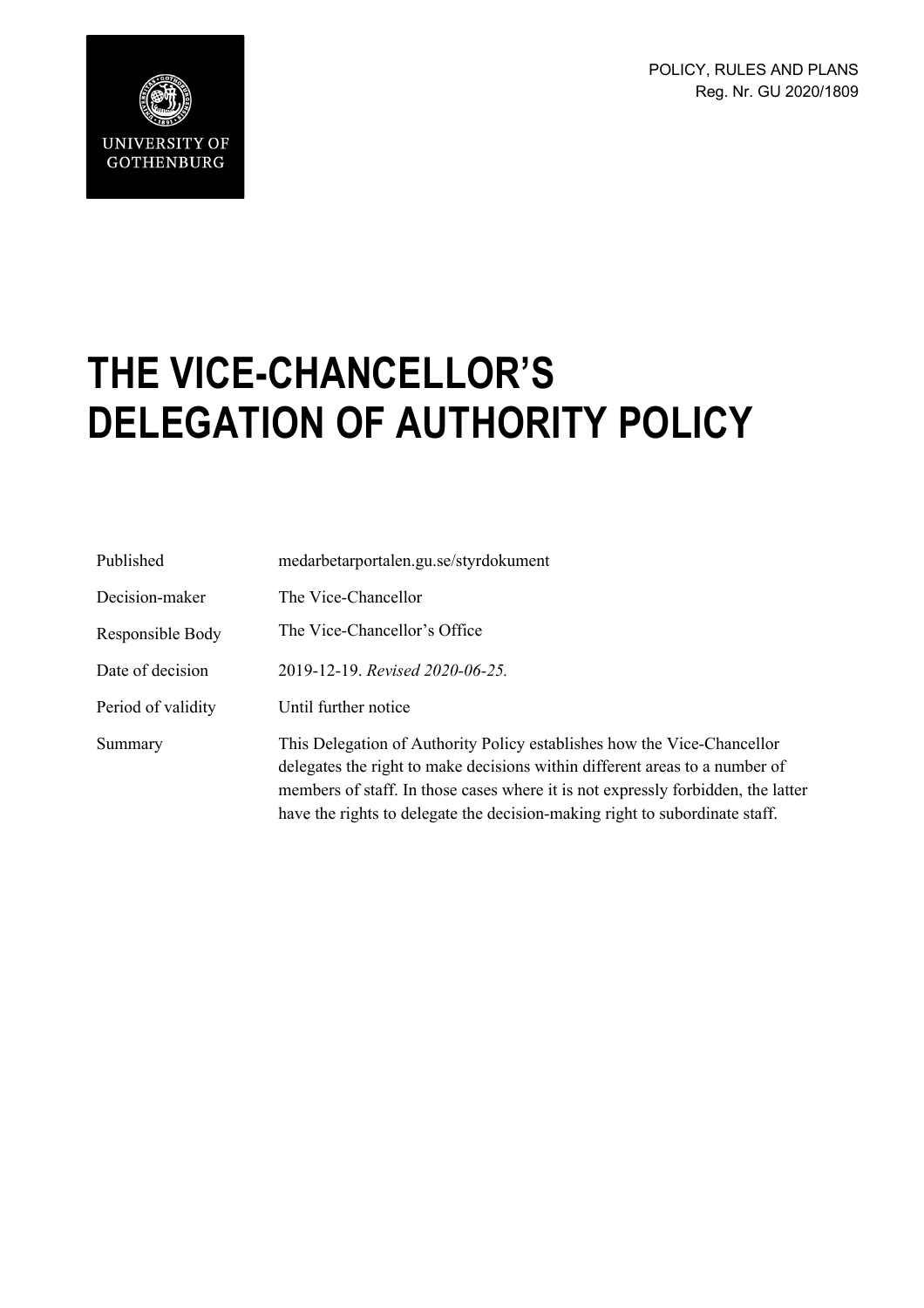## **1.DELEGATION – GENERAL INFORMATION**

The University's decision-making powers are principally stated in the Swedish Higher Education Act (1992:1434) and the Swedish Higher Education Ordinance (1993:100). The Higher Education Act and the Higher Education Ordinance provide a framework for decision-making powers related to University activities and operations. The University's Delegation of Authority Policy is intended for additional decision-making powers coming from the Vice-Chancellor.

The term 'delegation' refers to a decision-making power being moved from a higher function to a lower function within an organisation. As a result, the lower level is granted the decision-making power to make decisions with the same decision-making effect as the higher function. Decisions that are made by way of delegation are formally made on behalf of the University. A delegation is to be in writing, unless special reasons exist for not doing so.

In cases of delegation, the responsibility for the decisions that are made by way of delegation remains the responsibility of the higher function. The higher function cannot review or withdraw a decision that has been made through the authority of a delegation, other than in cases where there is the authority of a law or an ordninance. The higher function can, however, withdraw the decision-making power itself, entirely, or partly. This can be undertaken at any point in time, and even during the period a matter is being handled, for example.

The decision-making power in question applies to a certain matter, or a certain group of matters. The person who holds a delegation has the possibility to delegate further, provided that this has not been explicitly stated as not being allowed.

In cases where the lower function discovers that competence or resources to make decisions related to the delegation in question are lacking, it is the duty of the person who has received the delegation to report this to the immediate higher function.

Additional decision-making powers other than those stated in the Delegation of Authority Policy can, in specific situations, be granted through a specific delegation decision.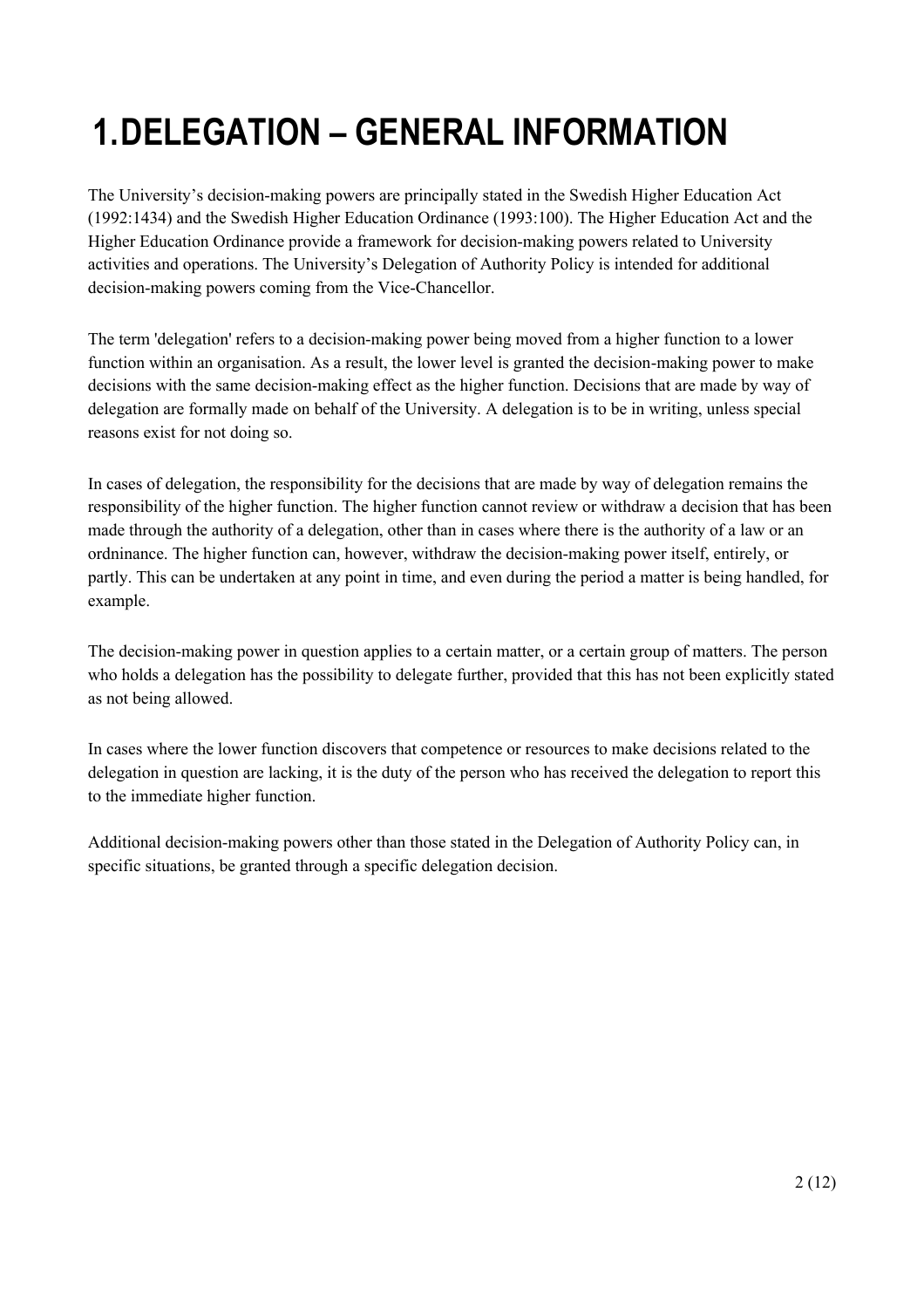## **2.THE DEAN**

The Dean decides on:

#### **General matters**

- work related to equality and diversity
- systematic work related to the health and safety of the working environment, in accordance with a specific delegation from the Vice-Chancellor
- work related to security and safety within the organisation
- sustainable development efforts and environmental management systems
- archiving structure
- the application and handling of personal data in accordance with the General Data Protection Regulation (GDPR), and other supplementary legislation
- action to be taken in view of the follow-up of activities and operations within the areas of responsibility that have been delegated to the Heads of Departments.
- the investigation, the action to be taken, and the follow-up of the students' working environment (health and safety)

#### **Course and programme administration**

- the appointment of external examiners and chairpersons in connection with the public defences of doctoral dissertations
- the appointment of members of examining committees at doctoral (third-cycle) level
- the granting of exemption from general entry requirements and specific entry requirements regarding admission to doctoral (third-cycle) studies
- the appointment of examiners at doctoral (third-cycle) level
- the revision of programme syllabuses and local qualification descriptors for degree programmes that have been set up
- the temporary postponement of admissions to degree programmes
- credit transfer for previous study courses and programmes as well as other knowledge and skills with regard to the main field of study and/or course at undergraduate (first-cycle) level and at master's (second-cycle) level, and also with regard to tests at doctoral (third-cycle) level
- credit transfer for previous courses and programmes, or work/activities, with regard to artistic degrees and vocational degrees
- the confirmation of course syllabuses; for courses included in Department-wide or Faculty-wide degree programmes, a course syllabus is confirmed after consultation with the Faculty Board(s) concerned, or its/their equivalent(s)
- the appointment of examiners for undergraduate (first-cycle) level and master's (second cycle) level
- the issuing of course certificates by request
- the limiting of the number of occasions a student may take an examination or have a period of time for a placement/internship/or the equivalent period of time in their education – within the framework of the Swedish Higher Education Ordinance's regulations
- admissions to doctoral (third-cycle) programmes
- the appointment of examiners/reviewers for licentiate theses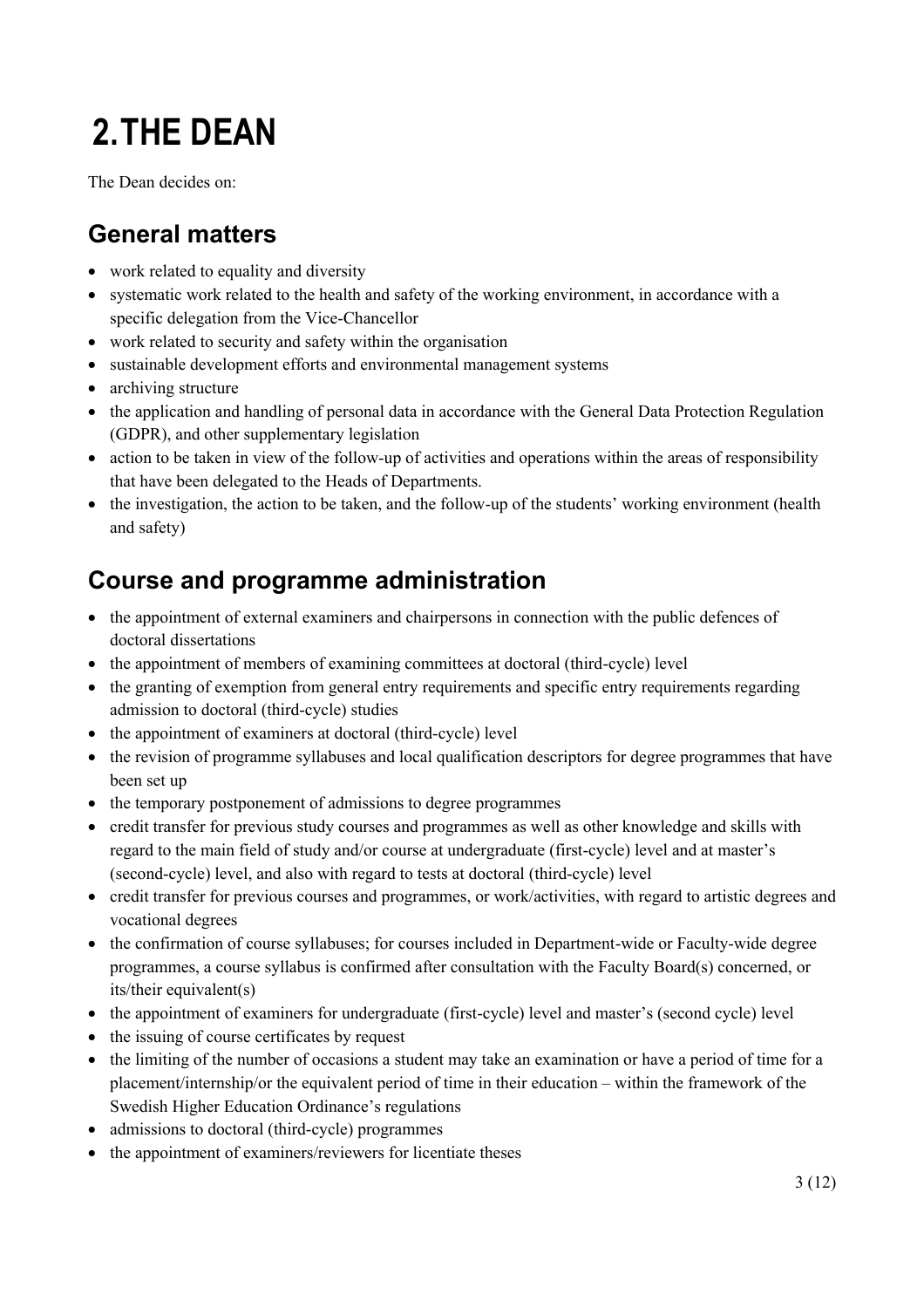- the appointment of supervisors for doctoral (third-cycle) students; principal supervisors and assistant supervisors
- the confirmation of individual study plans
- the admission of course and degree programme applicants on reserve lists, including admission to latter part of degree programmes
- approved leave from studies
- the temporary postponement of courses
- the Faculty's Study and Career Guidance

The Dean of the Faculty of Education is delegated to make decisions on:

• credit transfer for previous study courses and programmes or work/activities- with regard to Bachelor of Arts/Master of Arts degrees in Education.

## **Organisation**

- the organisation of, and the working models to be used by the Faculty, unless stipulated otherwise
- the appointment of Heads of Departments and Deputy Heads of Departments
- the nomination, the appointment and the termination of office of the Faculty's representatives in Facultywide and University-wide bodies, unless stipulated otherwise
- the allocation of premises, and infrastructures, at the Faculty, as well as Premises Provision Projects at the  $Facultv<sup>1</sup>$

#### **Finances**

- entering into agreements on behalf of the University, within the Faculty's area of responsibility, with an individual value of up to 500 price base amounts; an undertaking that is to apply and extend beyond the current budget year, and with a total value exceeding 500 price base amounts, shall be signed after the approval of the Vice-Chancellor.
- the acceptance of gifts and grants in accordance with the National Regulations for Donations
- the ratification of the Faculty's annual accounts and results reports
- the acceptance of external research grants
- the granting of the use of the services of a legal person in educational activities

#### **Staff/Human Resources**

- appointment of Honorary Reader (GB)/Associate Professor (US)/Docent
- positions, with the exception of Professors (Senior Lecturers, Associate Senior Lecturers and Research Assistants are employed in accordance with specific drafting procedures)
- the initiating of the recruitment of Professors

<sup>1</sup> For strategic projects related to premises, a delegation according to: *Handläggningsordning för strategiska lokalprojekt* applies. (The Administrative Procedures for Strategic Premises Projects is available in Swedish only)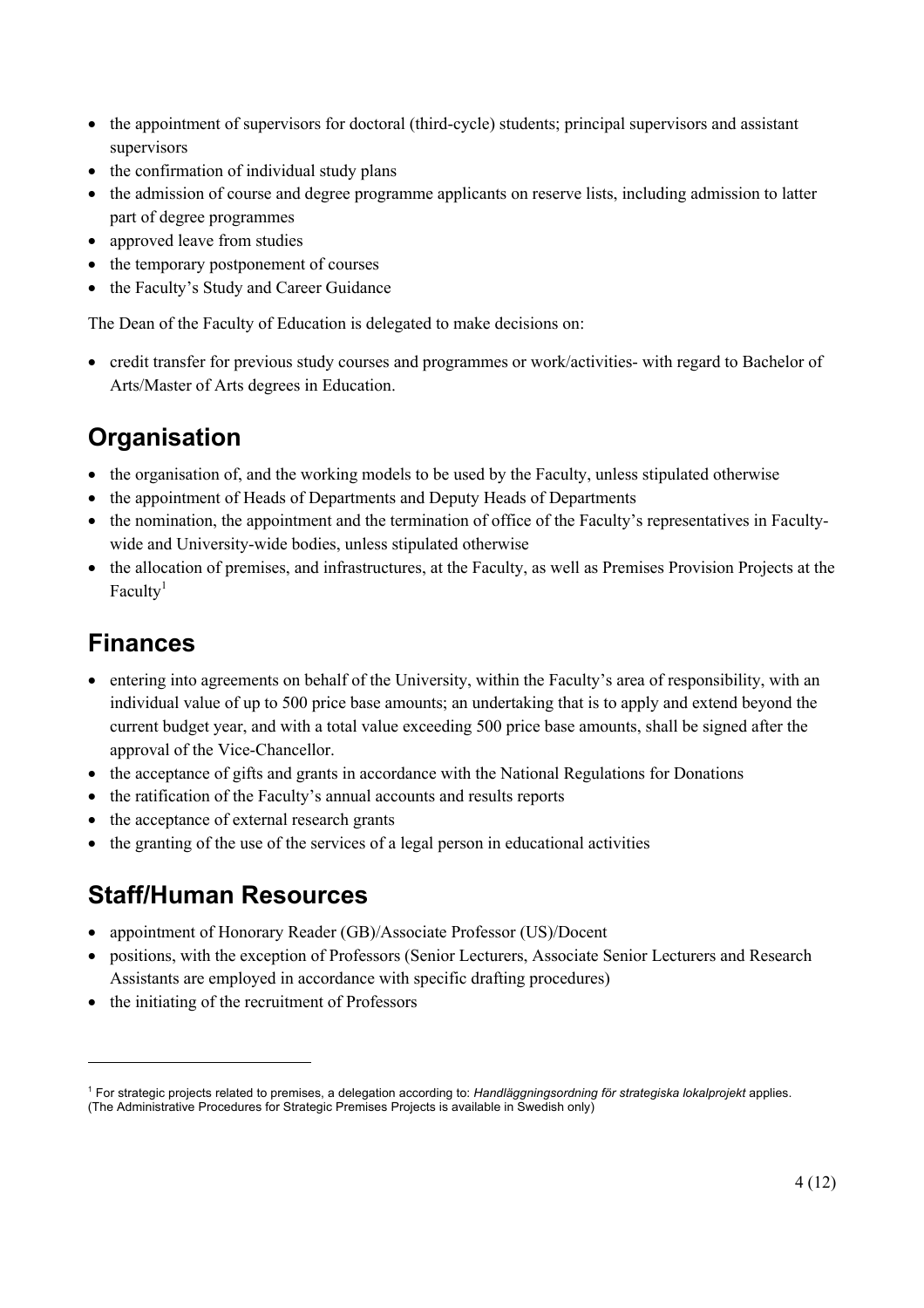- a position as Professor or Senior Lecturer being combined with employment at a health care unit according to the Higher Education Ordinance Chapter 4 Sections 2 and 8. Health care units also include units offering programmes and research in Odontology
- the Work Task Plans of teachers the termination of the employment of staff, with the exception of Professors, when the person who is employed has reached the age specified in Section 33 of the Employment Protection Act

In cases where it is relevant, all decisions must follow the Vice-Chancellor's decisions.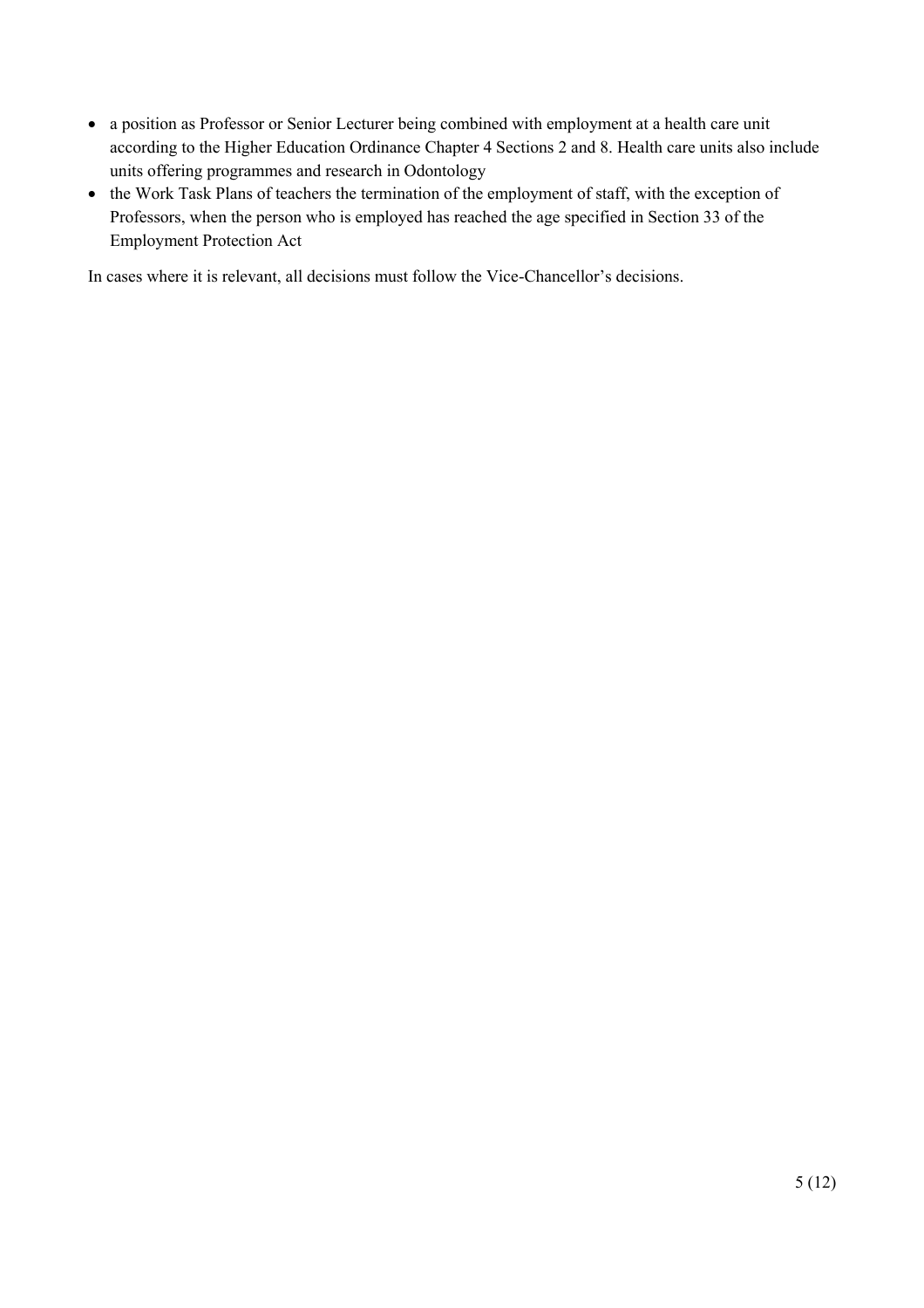# **3. THE LIBRARY DIRECTOR**

The Library Director decides on:

- the organisation of and the working models to be used by the University Library
- work related to security and safety within the organisation
- the nomination, the appointment and the termination of office of representatives in internal and external bodies, unless stipulated otherwise
- the entering into agreements on behalf of the University Library within the Library's area of responsibility with an individual value of up to 500 price base amounts; an undertaking that is to apply and extend beyond the current budget year, and with a total value exceeding 500 price base amounts, shall be signed after the approval of the Vice-Chancellor.
- the acceptance of gifts and grants in accordance with the National Regulations for Donations
- the ratification of the University Library's annual accounts and results reports
- the limiting of Library resources for users in cases where the University Library's rules are not observed

and regarding the University Library

- work related to equality and diversity
- systematic work related to the health and safety of the working environment in accordance with a specific delegation from the Vice-Chancellor
- the employment of staff
- sustainable development efforts and environmental management systems
- archiving structure
- the application and handling of personal data in accordance with the General Data Protection Regulation (GDPR), and other supplementary legislation
- the allocation of premises, and other infrastructure, as well as Premises Provision Projects within the University Library.<sup>2</sup>

In cases where it is relevant, all decisions must follow the Vice-Chancellor's decisions.

<sup>2</sup> For strategic projects related to premises, a delegation according to: *Handläggningsordning för strategiska lokalprojekt* applies. (The Administrative Procedures for Strategic Premises Projects is available in Swedish only)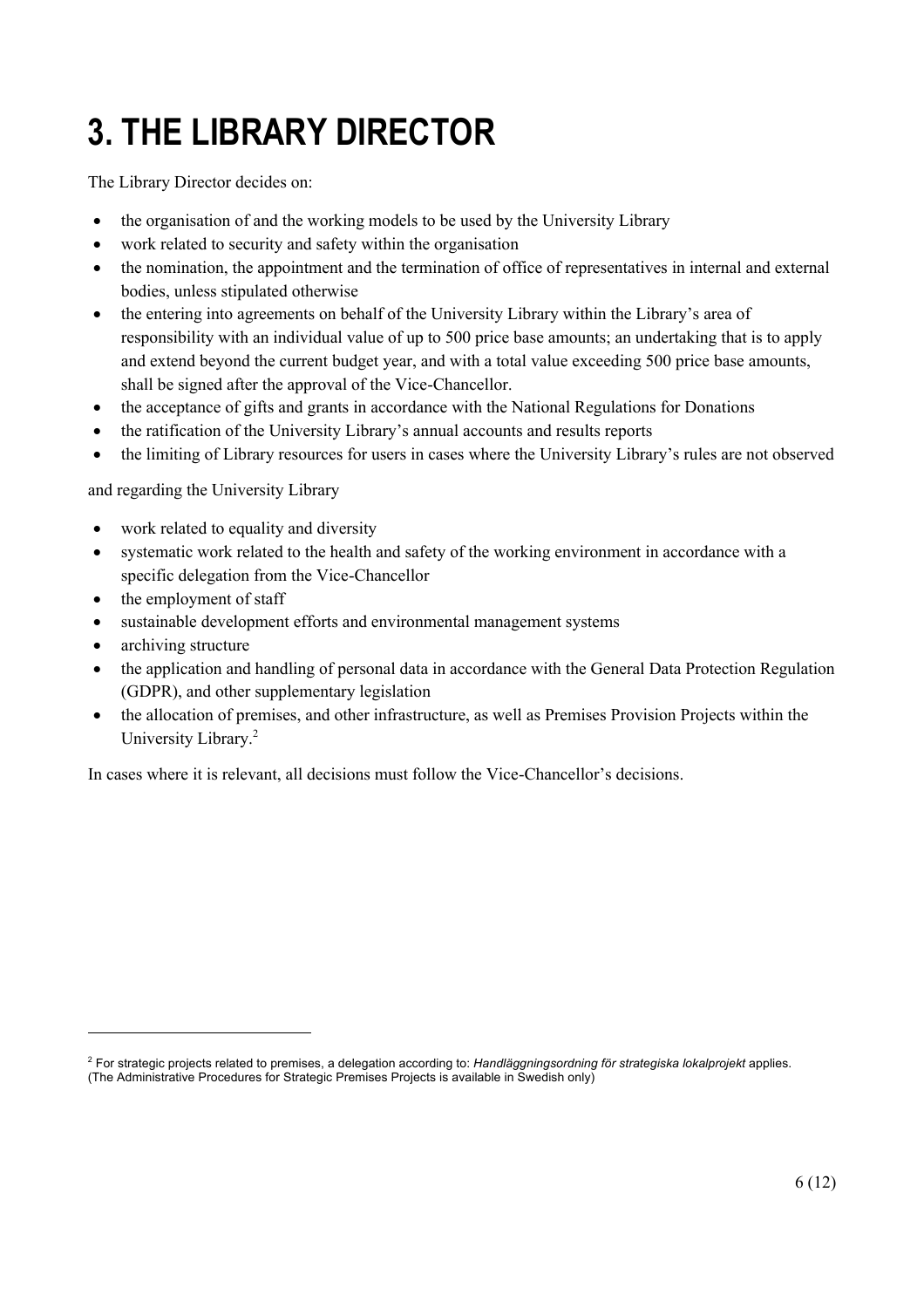# **4. THE UNIVERSITY DIRECTOR**

The University Director shall:

- assist the Vice-Chancellor in the overall management and development of the University of Gothenburg
- be responsible for the University Management and other management bodies receiving adequate administrative support
- be responsible for the drafting of matters to be considered by the University Board and the Vice-Chancellor
- be responsible for the Central University Administration's operations, organisation, finances, staff, allocation of premises, and infrastructure
- work towards a University-wide coordination of administrative processes originating from the Central University Administration
- act as immediate superior/manager to the Directors of the University's National Units<sup>3</sup> as well as immediate superior/manager to the Director of the Centre for Sustainable Development (GMV)
- in accordance with a specific delegation from the Vice-Chancellor, be responsible for systematic work related to the working environment (Health and Safety)
- be responsible for sustainable development and environmental management systems, as well as the archiving structure at the Central University Administration
- be responsible for student welfare support and study environment
- be responsible for the support and development of the University's provision of premises, IT and campus service
- be responsible for the development of the University-wide IT support systems and the administration of these
- be responsible for the drafting of the debiting of costs with regard to premises, IT and campus service
- be responsible for the work related to security and safety within the organisation and for the University as a whole
- within the Central University Administration, be responsible for the application and handling of personal data in accordance with the General Data Protection Regulation (GDPR), and other supplementary legislation

Work towards an efficient and coordinated administration across the Central University Administration, through the following delegations:

#### **Finances**

• enter into agreements on behalf of, and serve as an authorised signatory for, the University of Gothenburg. Each financial undertaking on behalf of the University may not exceed 500 base amounts in value per occasion or on a yearly basis; a financial undertaking that extends beyond the current budget

<sup>3</sup> This applies to: The Swedish Secretariat for Gender Research; The Swedish National Data Service; Nordicom –The Nordic Information Centre for Media and Communication Research; The National Centre for Mathematics Education; The Swedish Institute for the Marine Environment, The Segerstedt Institute, and Wallenberg Centre for Molecular and Translational Medicine.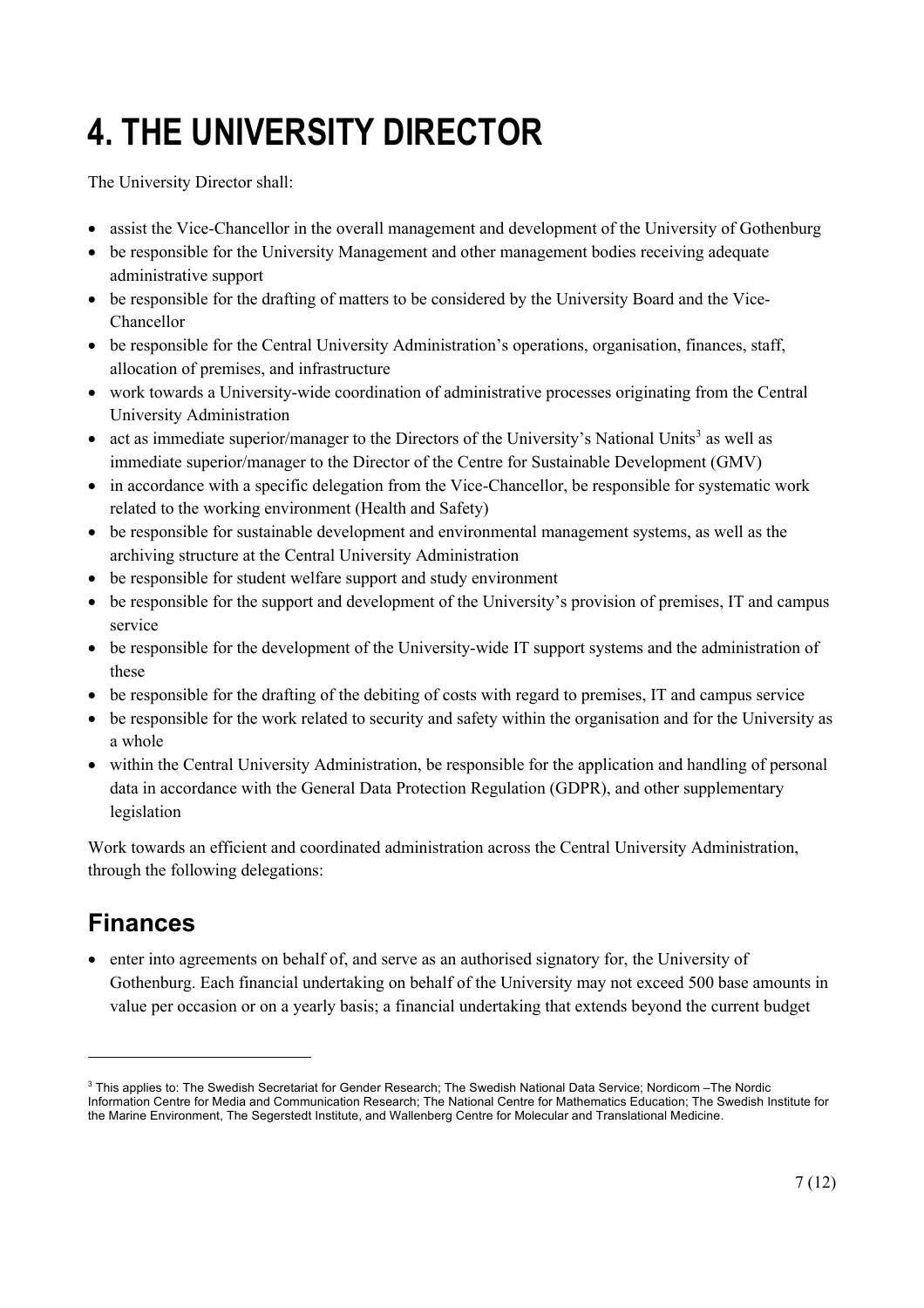year and that has a total value of more than 500 base amounts shall be signed after the approval of the Vice-Chancellor

- decide on rules for the University's financial administration, steering documents, procurement and control procedures
- decide on the University's signature authorisation policy and payment instructions
- decide on issues concerning how the overhead remuneration policy is to be applied at the University
- decide on issues concerning the models to be used for follow-up of the University's operations, the University's finances, and accounts.
- decide on issues concerning the management of taxes and other charges

#### **Staff/Human Resources**

- represent the employer in social dialogue work
- enter into local collective agreements
- employ staff at the Central University Administration
- decide on the University's rules for staff administration as well as steering documents and control procedures
- decide on the models for, and the content of, University-wide professional development efforts.
- decide on issues concerning the coordination of measures related to readjustment of staff at the University
- decide on the procurement of the University's Occupational Health Service and the Students' Health Service
- appoint persons to report on specific issues (rapporteurs) in the University Staff Disciplinary Board and the University Disciplinary Board
- decide on termination of employment with regard to all staff, owing to shortage of work with the exception of Professors

#### **Course and programme administration4**

- decide on credit transfer for previous study courses and programmes or work/activities with regard to general degrees
- decide on the issuing of course and degree certificates, as well as their content and the supplements to be included
- decide on exemptions from entry requirements for admission to undergraduate (first-cycle) and master's (second-cycle) level
- arrange the Swedish Scholastic Aptitude Test (SweSAT)
- decide on the dates and procedures for student admissions
- make decisions with regard to requests for alternative term dates
- make decisions with regard to University-wide Study and Career Guidance
- decide to what extent an applicant/student shall be subject to University rules and administrative procedures regarding the Public Access to Information and Secrecy Act

<sup>4</sup> This does not apply to courses and programmes, where, either according to this Delegation of Authority Policy, or a specific decision made by the Vice-Chancellor, it is the duty of another actor to make a decision.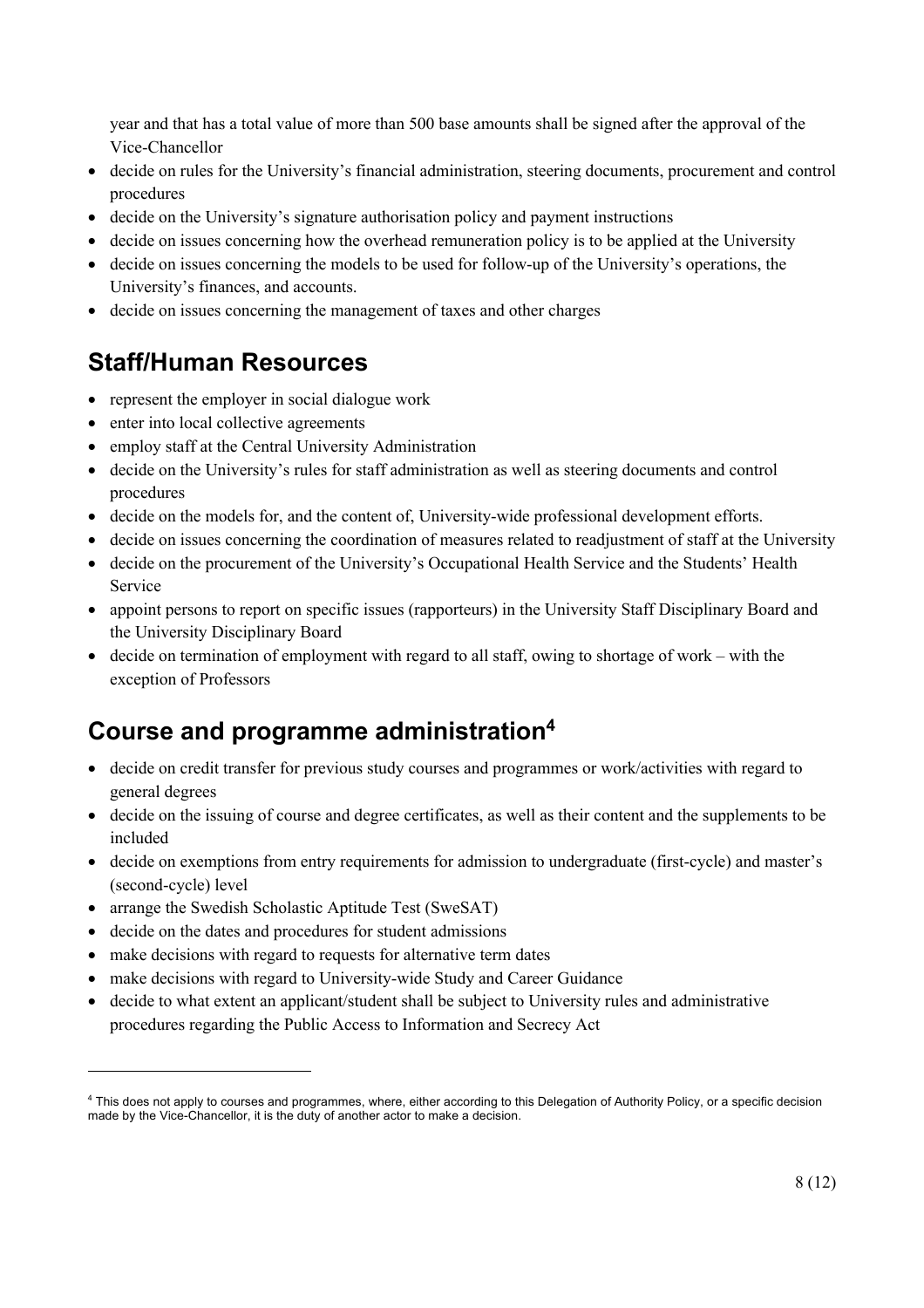- decide on Special Support in Teaching and Learning for students with impairments, regarding: strengthened library service, note-taking support, and mentor support
- decide on the deferment of studies to a later start date for students who have already been admitted

#### **Infrastructure**

- assume system ownership and decide on the organisation of administration for University-wide IT systems
- decide on the system development, operations and authorisation systems of approved University-wide IT services
- make decisions regarding University-wide premises, as well as regarding the allocation of premises, infrastructures, and Local Premises Provision Projects within the Central University Administration. 5

### **Other matters**

- decide on the work related to the organisation of Emergency and Crisis Support at the University
- decide on how the Swedish Working Environment Authority's regulations are to be applied
- decide on rules and routines for the work related to security and safety
- decide on insurance coverage with regard to University operations and with regard to staff and students
- decide on the registration of matters handled
- decide on the allocation of matters to be handled
- decide not to allow access to a public document
- decide on rules for the disposal of a public document
- decide on how the University's graphic profile is to be applied
- decide on sustainable development efforts and environmental management systems for the Central University Administration
- decide on archiving structure

In cases where it is relevant, all decisions must follow the Vice-Chancellor's decisions.

<sup>5</sup> For strategic projects related to premises, a delegation according to: *Handläggningsordning för strategiska lokalprojekt* applies. (The Administrative Procedures for Strategic Premises Projects is available in Swedish only)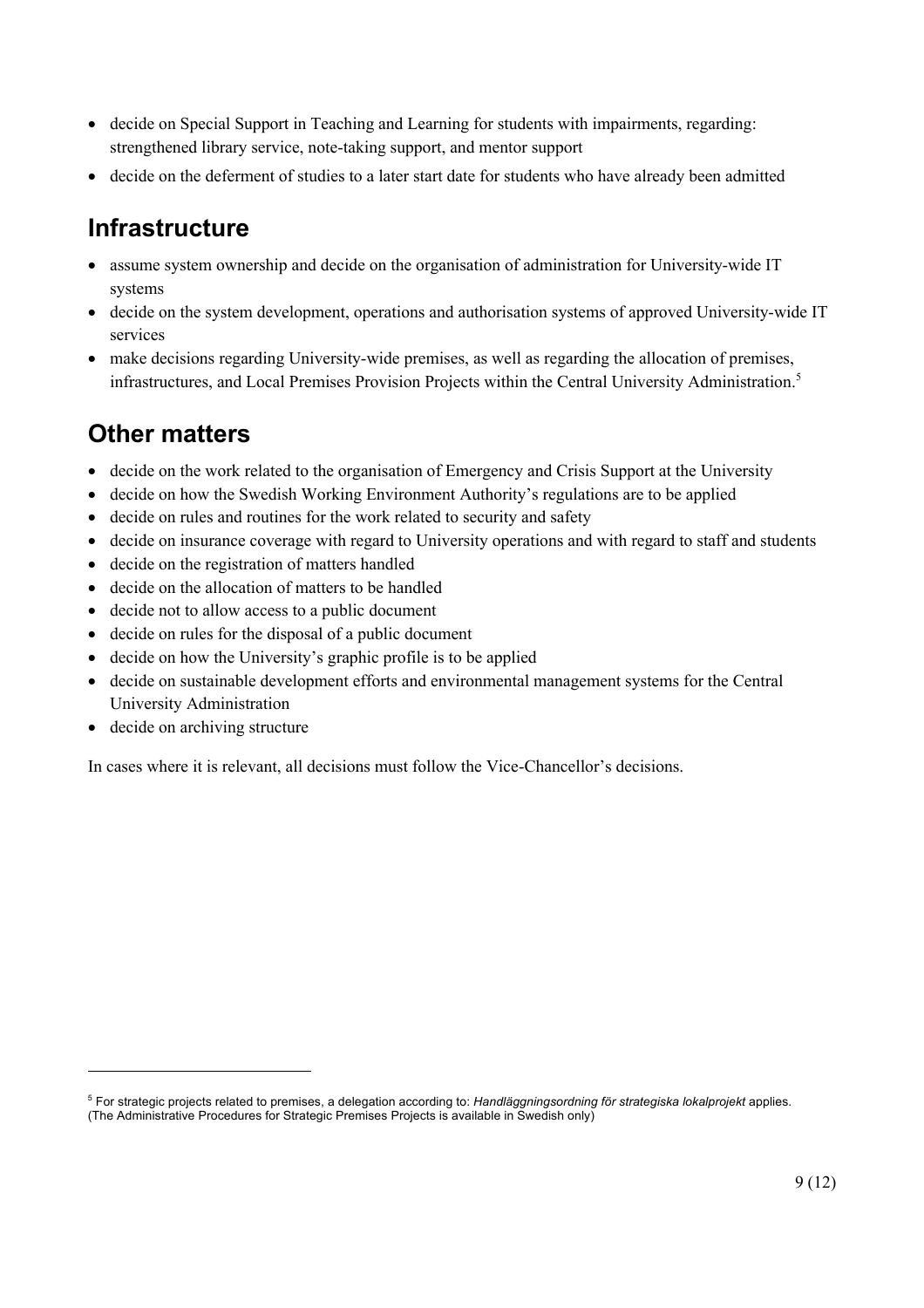## **5. THE HEAD OF DEPARTMENT**

After delegation from the Dean, the Head of Department decides on<sup>6</sup>:

#### **General**

- the systematic work related to health and safety at the workplace, in accordance with a specific delegation
- work related to security and safety within the organisation
- sustainable development efforts and environmental management systems,
- archiving structure
- work related to equality and diversity
- the investigation, the action to be taken, and the follow-up of the students' working environment (health and safety)
- the application and handling of personal data in accordance with the General Data Protection Regulation (GDPR), and other supplementary legislation

## **Course and programme administration<sup>7</sup>**

- credit transfer for previous study courses and programmes as well as other knowledge and skills with regard to the main field of study and/or course at undergraduate (first-cycle) level and at master's (second-cycle) level, and also with regard to tests at doctoral (third-cycle) level
- credit transfer for previous courses and programmes, or work/activities with regard to artistic degrees and vocational degrees
- the confirmation of course syllabuses; for courses included in Department-wide or Faculty-wide degree programmes, course syllabuses are confirmed after consultation with the Faculty Board(s) concerned, or its/their equivalent(s)
- the appointment of examiners for undergraduate (first-cycle) level and master's (second cycle) level
- the issuing of course certificates by request
- the number of occasions a student may take an examination or have a period of time for a placement/internship/or the equivalent period of time in their education – within the framework of the Swedish Higher Education Ordinance's regulations
- admissions to doctoral (third-cycle) programmes
- the appointment of examiners/reviewers for licentiate theses
- the appointment of supervisors for doctoral (third-cycle) students: principal supervisors and assistant supervisors
- the confirmation of individual study plans
- the admission of course and degree programme applicants on reserve lists, including admission to latter part of degree programmes
- approved leave from studies
- the temporary postponement of courses

<sup>&</sup>lt;sup>6</sup> Exemption from this delegation can be granted after consultation with the Vice-Chancellor

 $^7$  This does not apply to courses and programmes, where, either according to this Delegation of Authority Policy, or a specific decision made by the Vice-Chancellor, it is the duty of another actor to make a decision.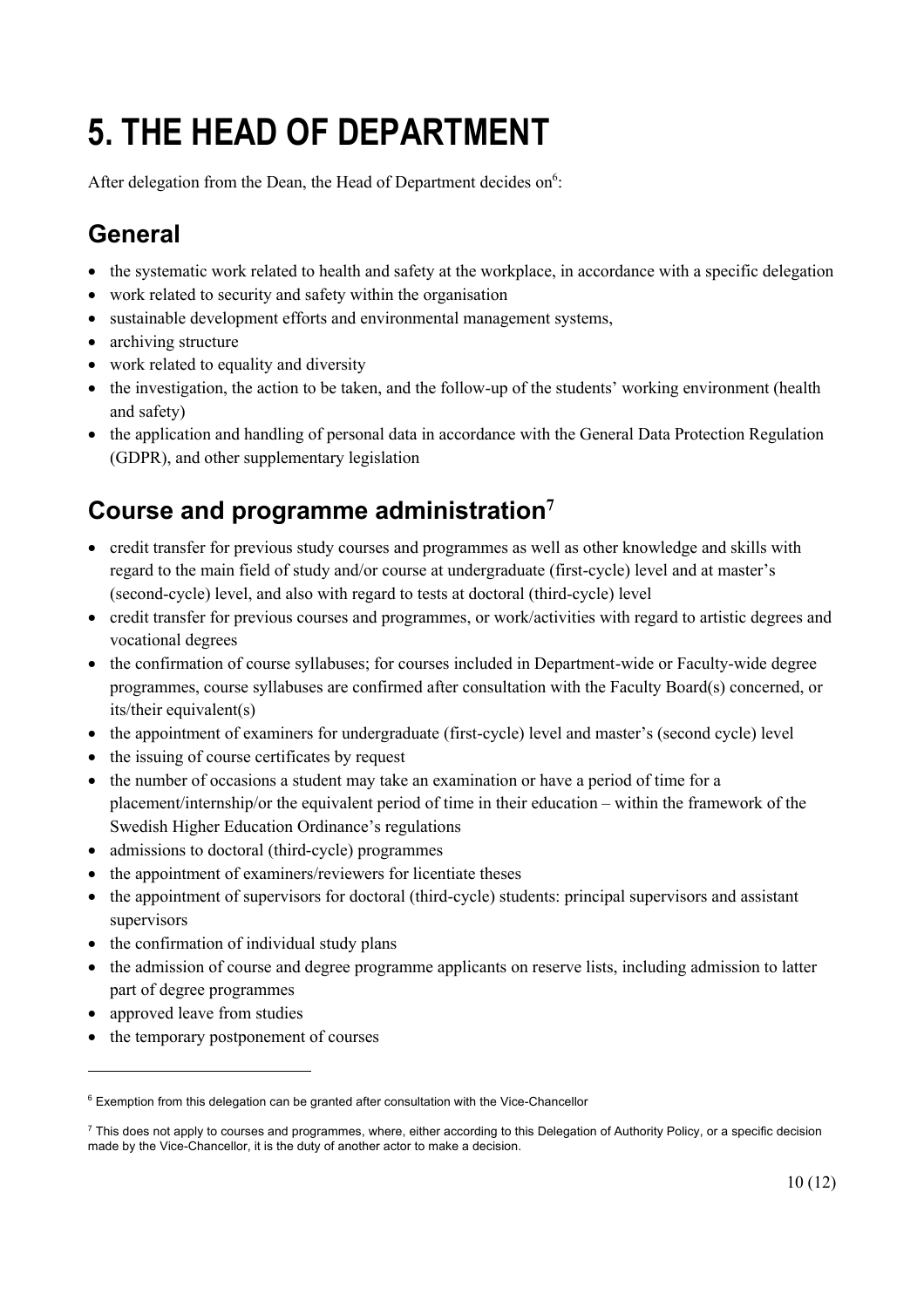• the Department's Study and Career Guidance

## **Organisation**

- the organisation of and working models to be used by the Department and by the Department Management, unless stipulated otherwise
- the nomination, the appointment and the termination of office of the Department's representatives in internal and external bodies, unless stipulated otherwise
- the allocation of premises and other infrastructure at the Department, as well as the Department's internal Premises Provision Projects<sup>8</sup>

#### **Finances**

- the entering into agreements on behalf of the University within the Department's area of activity with an individual value of up to 250 price base amounts; an undertaking that is to apply and extend beyond the current budget year, and with a total value exceeding 250 price base amounts, shall be signed after the approval of the Dean.
- the acceptance of gifts and grants in accordance with the National Regulations for Donations
- the acceptance of external research grants
- the granting of the use of the services of a legal person in educational activities
- the ratification of annual accounts and results reports

#### **Staff/Human Resources**

- positions, with the exception of Professors (Senior Lecturers, Associate Senior Lecturers and Research Assistants are employed in accordance with specific drafting procedures)
- to initiate the recruitment of Professors
- a position as Professor or Senior Lecturer being combined with employment at a health care unit according to the Higher Education Ordinance Chapter 4 Sections 2 and 8. Health care units include units offering programmes and research in Odontology
- the Work Task Plans of teachers
- the termination of the employment of staff, with the exception of Professors, when the person who is employed has reached the age specified in Section 33 of the Employment Protection Act

In cases where it is relevant, all decisions must follow the Vice-Chancellor's and the Dean's decisions.

According to the University of Gothenburg's Rules of Procedure the following issues are to be dealt with in the Department Council before a decision is made by the Head of Department<sup>9</sup>

- budget and operational plan, including recruitments
- goals and strategies for education and research, including cooperation (outreach)

<sup>8</sup> For strategic projects related to premises, a delegation according to: *Handläggningsordning för strategiska lokalprojekt* applies. (The Administrative Procedures for Strategic Premises Projects is available in Swedish only)

<sup>&</sup>lt;sup>9</sup> In the case of urgent matters, decisions can be taken without them being discussed in the Department Council. In cases such as these, the matter in question is to be reported at the following meeting.